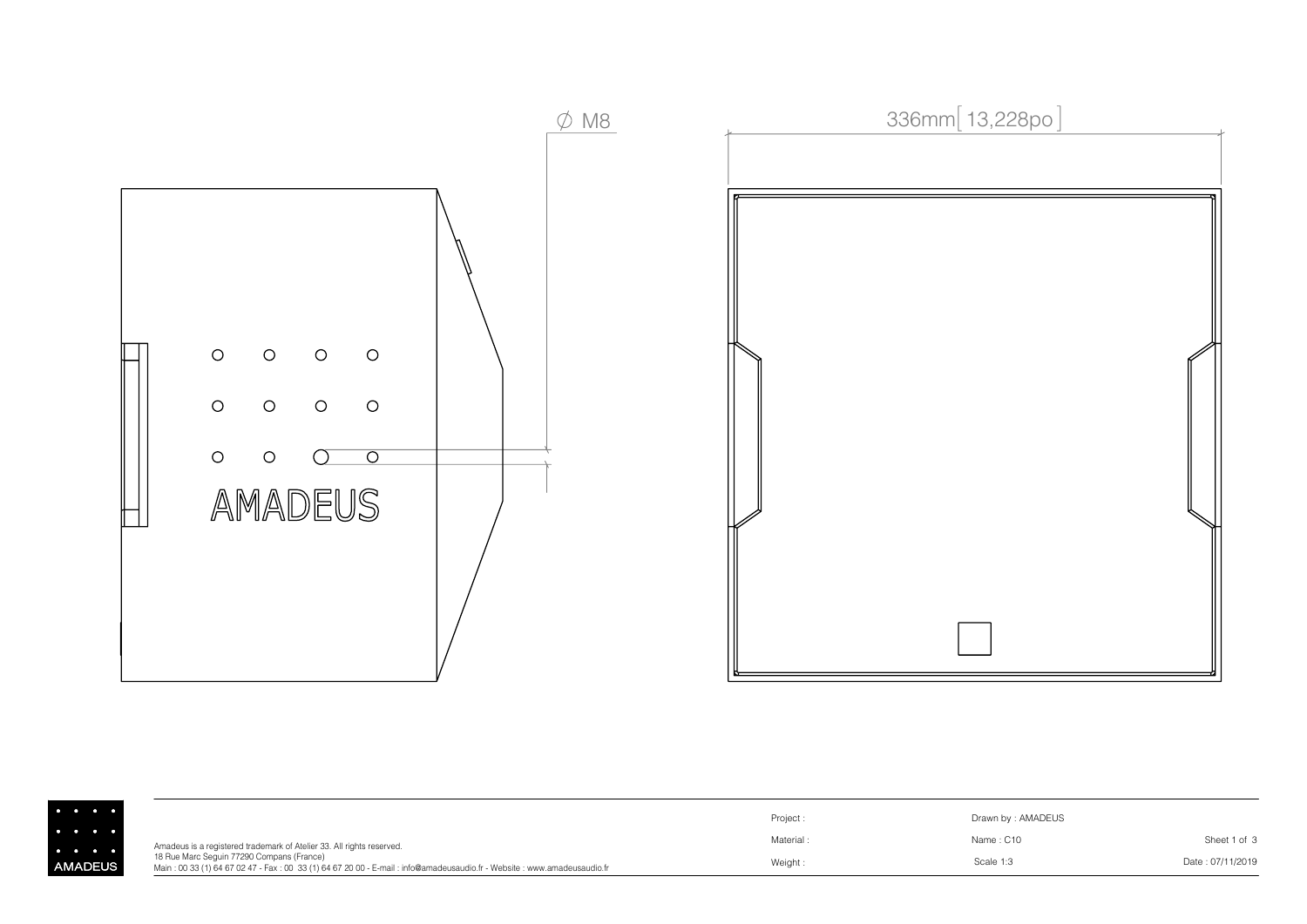

|              |                                                                                                                                                                     | Project:  | Drawn by: AMADEUS |                  |
|--------------|---------------------------------------------------------------------------------------------------------------------------------------------------------------------|-----------|-------------------|------------------|
|              | Amadeus is a registered trademark of Atelier 33. All rights reserved.                                                                                               | Material: | Name: C10         | Sheet 2 of 3     |
| <b>ADEUS</b> | 18 Rue Marc Sequin 77290 Compans (France)<br>Main: 00 33 (1) 64 67 02 47 - Fax: 00 33 (1) 64 67 20 00 - E-mail: info@amadeusaudio.fr - Website: www.amadeusaudio.fr | Weight:   | Scale 1:3         | Date: 07/11/2019 |

AN